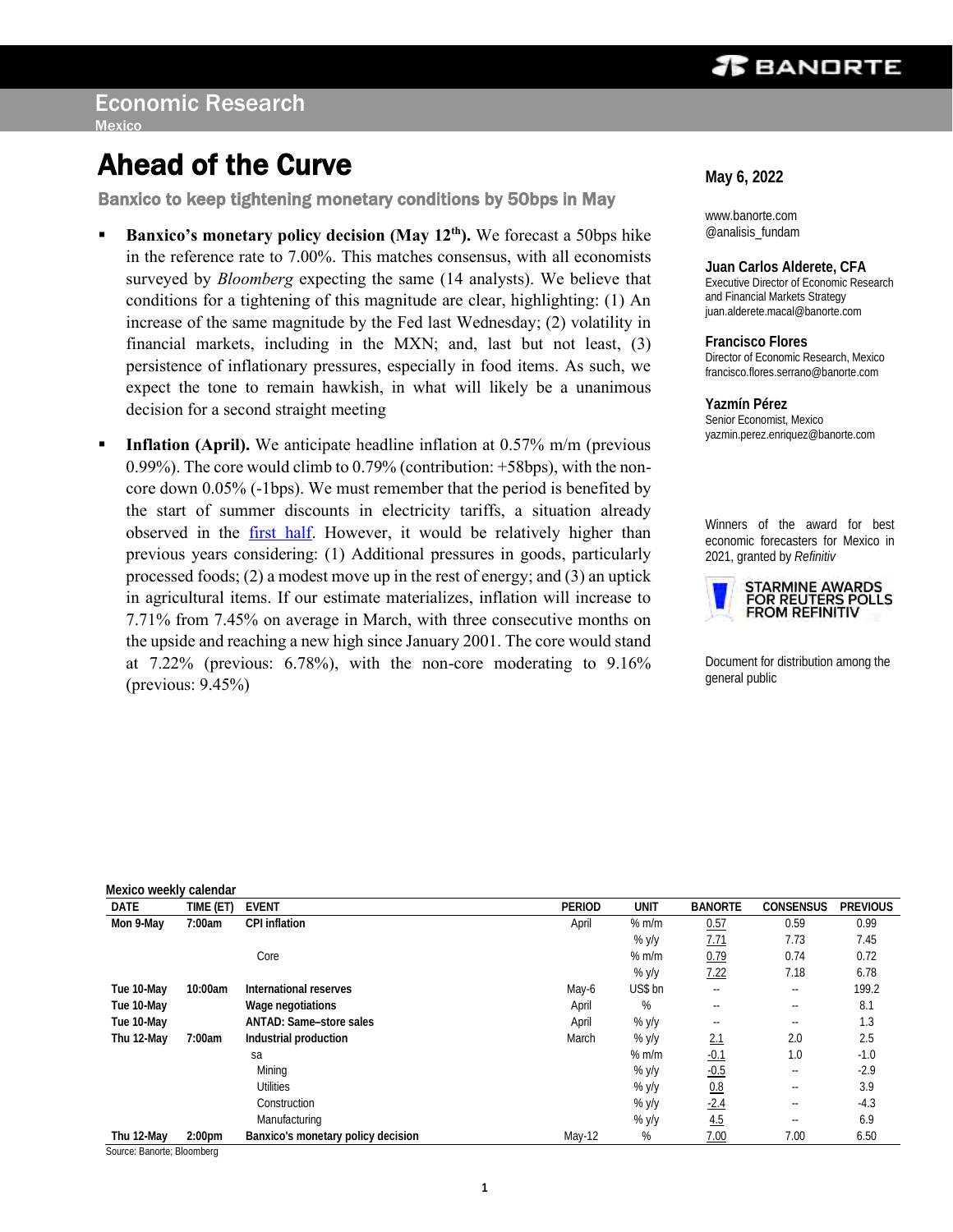# **Proceeding in chronological order...**

<span id="page-1-0"></span>**April's inflation to remain on the upside, albeit with a moderation in the second half.** We anticipate headline inflation at 0.57% m/m (previous 0.99%). The core would climb to 0.79% (contribution: +58bps), with the non-core down 0.05% (-1bps). We must remember that the period is benefited by the start of summer discounts in electricity tariffs, a situation already observed in the first [half.](https://www.banorte.com/cms/casadebolsabanorteixe/analisisyestrategia/analisiseconomico/mexico/20220422_Inflation_1H_Apr.pdf) However, it would be relatively higher than previous years considering: (1) Additional pressures in goods, particularly processed foods; (2) a modest move up in the rest of energy; and (3) an uptick in agricultural items. If our estimate materializes, inflation will increase to 7.71% from 7.45% on average in March, with three consecutive months on the upside and reaching a new high since January 2001. The core would stand at 7.22% (previous: 6.78%), with the noncore moderating to 9.16% (previous: 9.45%).

Back to monthly dynamics, within the non-core, energy would fall 1.4% (-15bps), dragged by electricity tariffs (-12.3%; -25bps). In the remaining categories, we see LP gas lower for a second straight fortnight. However, given the arithmetic effect of the increase in the  $2<sup>nd</sup>$  half of April, the monthly comparison would be at  $+0.9\%$  ( $+2$ bps). Low-grade gasoline would keep rising (1.4%;  $+7$ bps), with a renewed boost from higher international prices in recent weeks. In agriculture (+1.1%: +13bps), we anticipate more modest growth in the second fortnight. In this sense, meat and egg would climb to 0.4% 2w/2w from 0.87% in the first half, resulting in +1.7% in the full month. Fruits and vegetables would even turn negative, with our monitoring showing a decline in tomatoes, lemons, and onions, giving a monthly result of 0.5% (+2pbs).

The core would remain pushed by goods (0.5%; +40bps). Similar to some noncore categories, we estimate a moderation at the margin. Specifically, we anticipate +1.2% (+26bps) in processed goods. Inside, corn tortilla prices would have maintained their upward trend, along with milk and its derivatives. On 'other goods' (+0.8%, +14bps), we believe cost pressures lingered, highlighting autos, albeit also with a moderation in some electronics and appliances. On services  $(0.1\%; +18bps)$ , pressures would ease, with tourism-related items benefiting from the end of the Easter holiday. However, the monthly metric for 'other services' would stay positive at 0.9% (+15bps) on two factors: (1) The increase in said items in the first fortnight; and (2) additional pressures in the rest of the categories, having to continually adjust prices due to rising costs. Finally, housing should remain modest, at 0.1% (+3bps).

**Weekly international reserves report.** Last week, net international reserves decreased by US\$330 million, closing at US\$199.2 billion (please refer to the following table). According to Banxico's report, this was explained by a negative valuation effect in institutional assets. Year-to-date, the central bank's international reserves have fallen by US\$3.2 billion.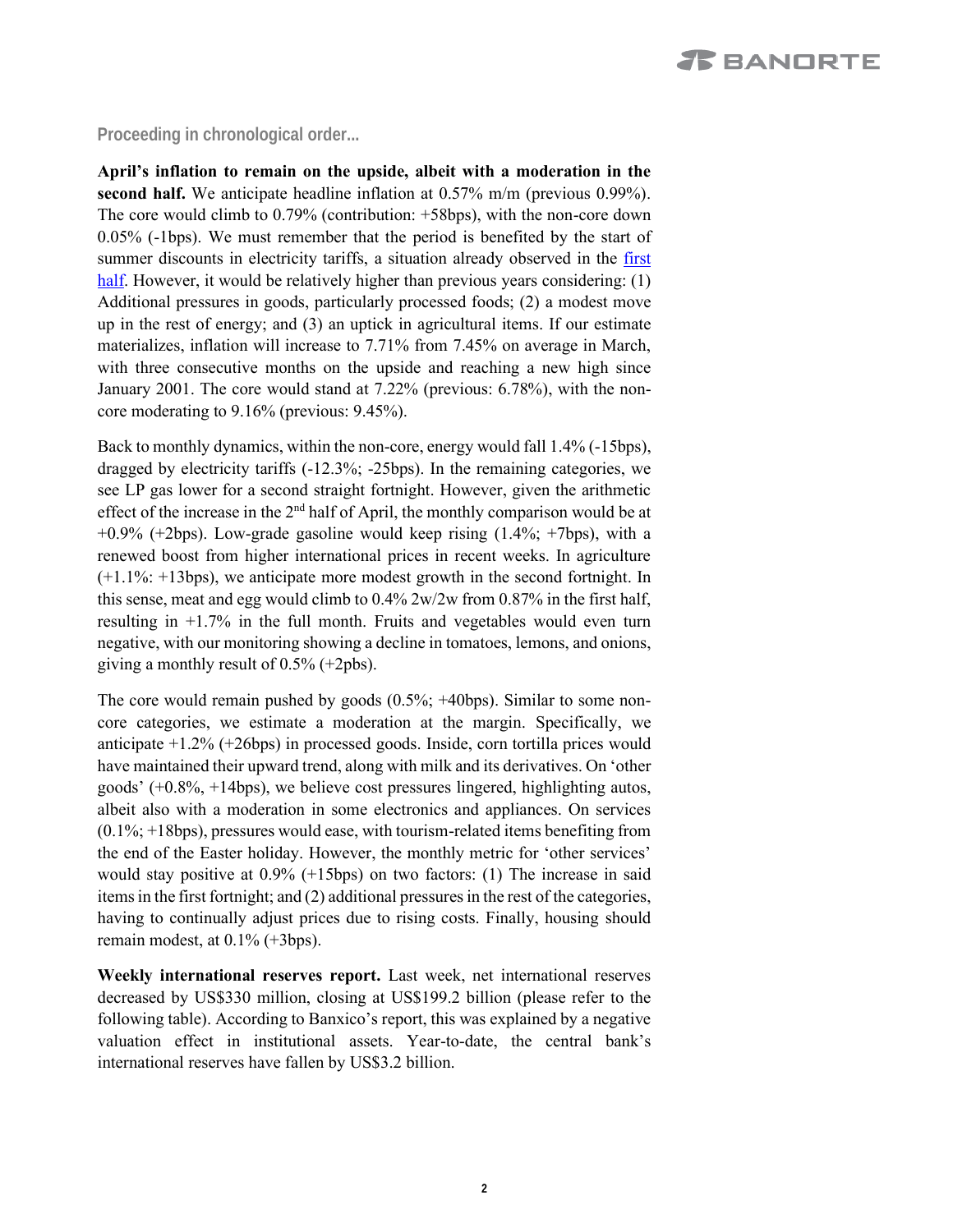### **Banxico's foreign reserve accumulation details** US\$ millions

|                                         | 2021    | Apr 29, 2022 | Apr 29, 2022 | Year-to-date |
|-----------------------------------------|---------|--------------|--------------|--------------|
|                                         |         | Balance      |              | <b>Flows</b> |
| International reserves (B)-(C)          | 202.399 | 199.175      | $-330$       | $-3.225$     |
| (B) Gross international reserve         | 207.745 | 207.105      | 554          | $-640$       |
| Pemex                                   |         |              |              | 350          |
| Federal government                      |         |              | $-142$       | 1,360        |
| Market operations                       |         |              |              |              |
| Other                                   |         |              | 696          | $-2.349$     |
| (C) Short-term government's liabilities | 5.346   | 7.931        | 884          | 2.585        |

Source: Banco de México

**Industry likely failed to gather pace in March.** We expect IP at 2.1% y/y. This is virtually in line with the implied performance in the preliminary [GDP for 1Q22.](https://www.banorte.com/cms/casadebolsabanorteixe/analisisyestrategia/analisiseconomico/mexico/20220429_Preliminary_GDP_1Q22.pdf) Based on our calculations, it is consistent with  $+1.9\%$  y/y seasonally adjusted. The latter is much lower than INEGI's estimate in the *[Timely Indicator of](https://www.banorte.com/cms/casadebolsabanorteixe/analisisyestrategia/analisiseconomico/mexico/20220419_Timely_Indicator_Mar.pdf)  [Economic Activity](https://www.banorte.com/cms/casadebolsabanorteixe/analisisyestrategia/analisiseconomico/mexico/20220419_Timely_Indicator_Mar.pdf)*, at 3.1%. Sequentially, this would result in a -0.1% m/m, low considering the 1.1% decline seen in February.

We see construction at 0.6% m/m (-2.4% y/y). Although positive, it would not be enough to reverse the latest contraction of 1.5%. We continue seeing muted dynamics in the private sector, in our view most closely related to edification. In this sense, the sector's business confidence indicators fell across the board. Nevertheless, data is mixed. The aggregate trend indicator and COVID-19 dynamics improved. In our view, exchange rate weakness in the period –which may have pressured costs of imported raw materials even more– amid surging uncertainty because of the war in Ukraine (with the invasion starting on February  $28<sup>th</sup>$ ), among other factors, likely had a more significant impact. On the contrary, works probably accelerated in the public sector, especially ahead of the official inauguration of the *Felipe Angeles Airport* on March 21<sup>st</sup>. Given a less challenging base effect, civil engineering could have outperformed.

In manufacturing, we expect a deceleration at the margin, to  $0.2\%$  m/m (+4.5%) y/y). On known data so far, we highlight that auto production was stronger relative to February in absolute terms (305,976 units) as well as in the annual comparison, at 0.8%. Meanwhile, [employment also increased](https://www.banorte.com/cms/casadebolsabanorteixe/analisisyestrategia/analisiseconomico/mexico/20220428_Employment_Mar_22.pdf) in INEGI's report, with 157.8 thousand new jobs in this sector. Although this may have been driven by seasonal factors, our calculations suggest gains after adjusting for this. Other figures supporting this include sequential growth of  $+0.9\%$  m/m in US manufacturing and IMEF's PMI manufacturing picking up, including in 'new orders' and 'production'. In contrast, [manufacturing exports fell 3.9% m/m,](https://www.banorte.com/cms/casadebolsabanorteixe/analisisyestrategia/analisiseconomico/mexico/20220427_Trade_Balance_Mar_22.pdf) which makes us cautious. Nonetheless, we fade this out to some extent on very high volatility in recent data, which we think is related to supply chain problems, reflected in very meaningful variations in inventories.

Lastly, we expect mining at  $-0.2\%$  m/m  $(-0.5\%$  y/y). Although this would be on top of February's -6.6%, we see the latter mostly as 'payback' from January's +6.4%. Our call rests mainly on oil production data from the *National Hydrocarbons Commission,* at 1,625kbpd. This corresponds to a 4.3% y/y drop from -2.0% in February. On the other hand, it may be partially compensated by gas, with better production at the margin. We anticipate non-oil mining to have stayed resilient, supported by high commodity prices, while related services also rebounding after an unusual plunge of 43.8% m/m of the previous month.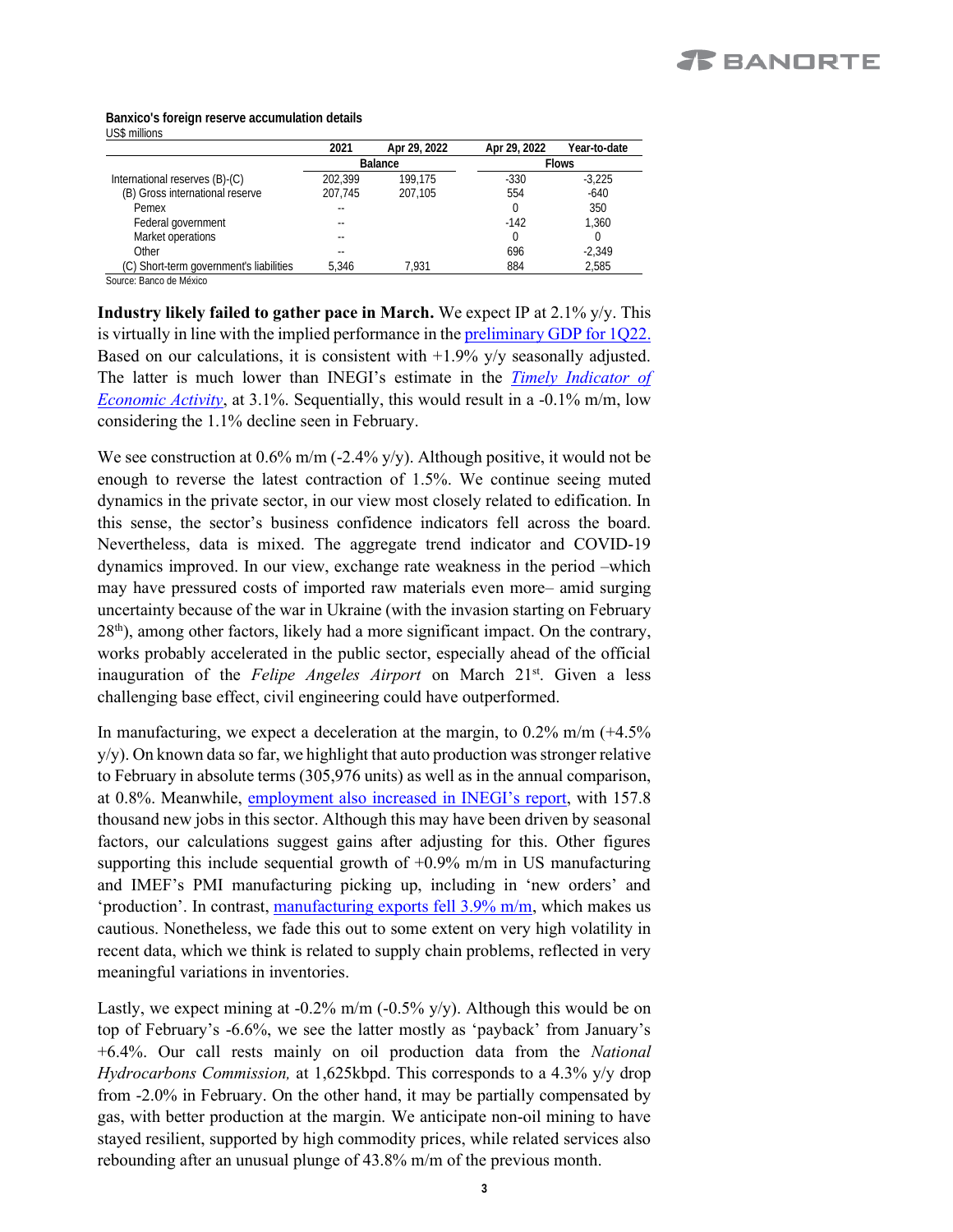If we are right, these results would signal a weak start of the second quarter. In this sense, trade disruptions related to new COVID-19 lockdowns in China are not likely to have shown up in this report. The latest outbreak began near the end of February, but lockdowns in the port-city of Shanghai started until March 28<sup>th</sup>, with the measures encompassing the entire city until April  $5<sup>th</sup>$ . Logistics issues – especially in maritime transportation– worsened from that date forward, affecting global supply chains once again.



**Banxico to continue with 50bps hikes in May, pressured by the Fed and inflation conditions.** We forecast a 50bps hike in the reference rate to 7.00%. This matches consensus, with all economists surveyed by *Bloomberg* expecting the same (14 analysts). We believe that conditions for a tightening of this magnitude are clear, highlighting: (1) An increase of the same magnitude by the Fed last Wednesday; (2) volatility in financial markets, including in the MXN; and, last but not least, (3) persistence of inflationary pressures, especially in food items. As such, we expect the tone to remain hawkish, in what will likely be a unanimous decision for a second straight meeting.

In line with expectations, the Federal Reserve in the US increased the *Fed funds* range by 50bps, on top of announcing the beginning of the reduction of its balance sheet and maintaining a hawkish tone regarding inflation. Considering the importance and consequences of the tightening process in said country, on top of the strong links that exist in economic terms and the relative monetary stance between Mexico and the US, we believe this cues Banxico to increase its reference rate in at least this magnitude. We must also add the restrictive wave since the previous decision in both emerging and advanced economies, resulting in additional pressures for interest rates. Related to this, since March  $24<sup>th</sup>$ , the Mbonos curve has been pressured by about 50bps on average with a slight steepening, with tenors from 10 years onwards up by 60bps. Rates in inflationlinked Udibonos have also increased, although more defensive in longer terms. Meanwhile, holdings of government bonds by foreigners have continued to decrease, even at a faster pace since the last decision. In this context, the exchange rate been very volatile despite also exhibiting defensiveness relative to peers in an environment of USD gains. The view that Banxico will continue with the tightening cycle has likely helped anchor the currency, which is also important for inflation expectations.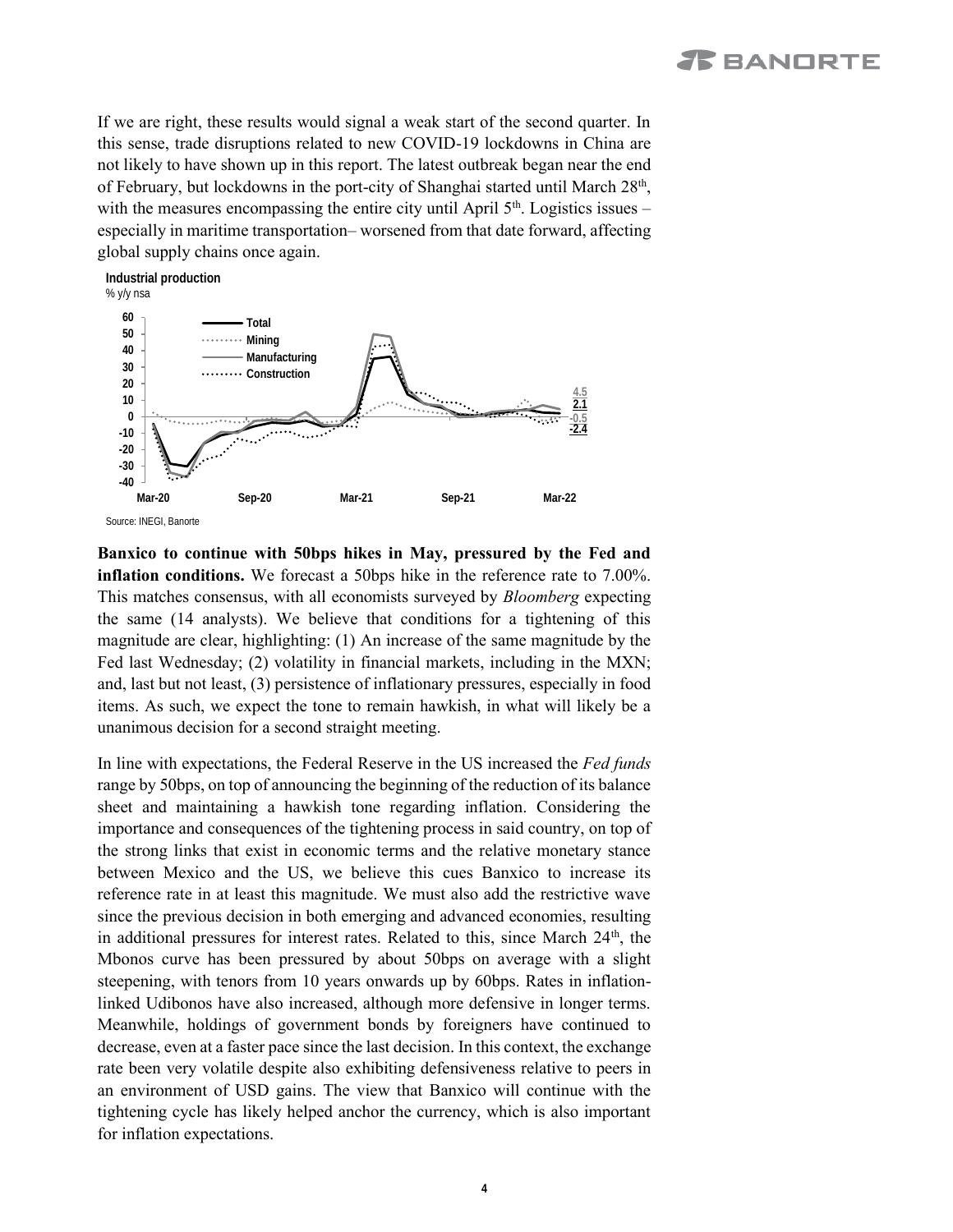In particular, the currency has an accumulated depreciation of 0.3% to 20.14 per dollar in this period, with a range between 19.79 and 20.47 per dollar. We consider that the relative performance reaffirms the need to maintain a cautious stance, which has characterized Banxico for a while.

On prices, annual inflation – both headline and core– kept increasing in the  $1<sup>st</sup>$  half [of April,](https://www.banorte.com/cms/casadebolsabanorteixe/analisisyestrategia/analisiseconomico/mexico/20220422_Inflation_1H_Apr.pdf) which we expect to extend to the second half of the month (see [section](#page-1-0)  [above\)](#page-1-0). Latest figures showed a moderation in some energy items, consistent with dynamics in international references (chart below, left), although with signs of a recent rebound. Nevertheless, food –both processed and fresh (chart below, right)– maintain a concerning trend. We believe this has been influenced by passthrough from cost increases (both in raw materials and energy). In this backdrop, the government presented a [plan to combat inflation,](https://www.banorte.com/cms/casadebolsabanorteixe/analisisyestrategia/analisiseconomico/mexico/20220504_Inflation_plan.pdf) centered in 24 basic goods, with 22 belonging to these categories. However, considering the nature of these actions and that it is still too early to measure their potential impact, the central banks will have to continue with the restriction to continue fighting this problem in coming months.



In this context, we expect inflation forecasts from the central bank to be revised higher once again, especially for 2022. For example, Banxico's headline and core inflation estimates for 2Q22 stand at 6.9% and 6.7% y/y on average, respectively. Both are 60bps lower than our estimates of 7.5% and 7.3%, in the same order. Given recent dynamics and new price shocks, we find it very unlikely that these estimates are achieved. We believe forecasts for at least the next four quarters will be adjusted higher. A key issue will be if the estimated moment of convergence to target (currently in 1Q24) is delayed even further. On the balance of risks, we think it will remain skewed to the upside, even with an additional deterioration.

**Banxico: Inflation forecasts**  % y/y, quarterly average

|          | 4021                                                          |  |  |  |  |  |  |  | 1022 2022 3022 4022 1023 2023 3023 4023 1024 |
|----------|---------------------------------------------------------------|--|--|--|--|--|--|--|----------------------------------------------|
| Headline | $7.0^*$ $7.2$ $6.9$ $6.1$ $5.5$ $4.5$ $3.4$ $3.2$ $3.2$ $3.1$ |  |  |  |  |  |  |  |                                              |
| Core     | 5.6* 6.5 6.7 5.9 5.2 4.1 3.4 3.1 3.1 3.0                      |  |  |  |  |  |  |  |                                              |
|          |                                                               |  |  |  |  |  |  |  |                                              |

Source: Banco de México. \* Observed data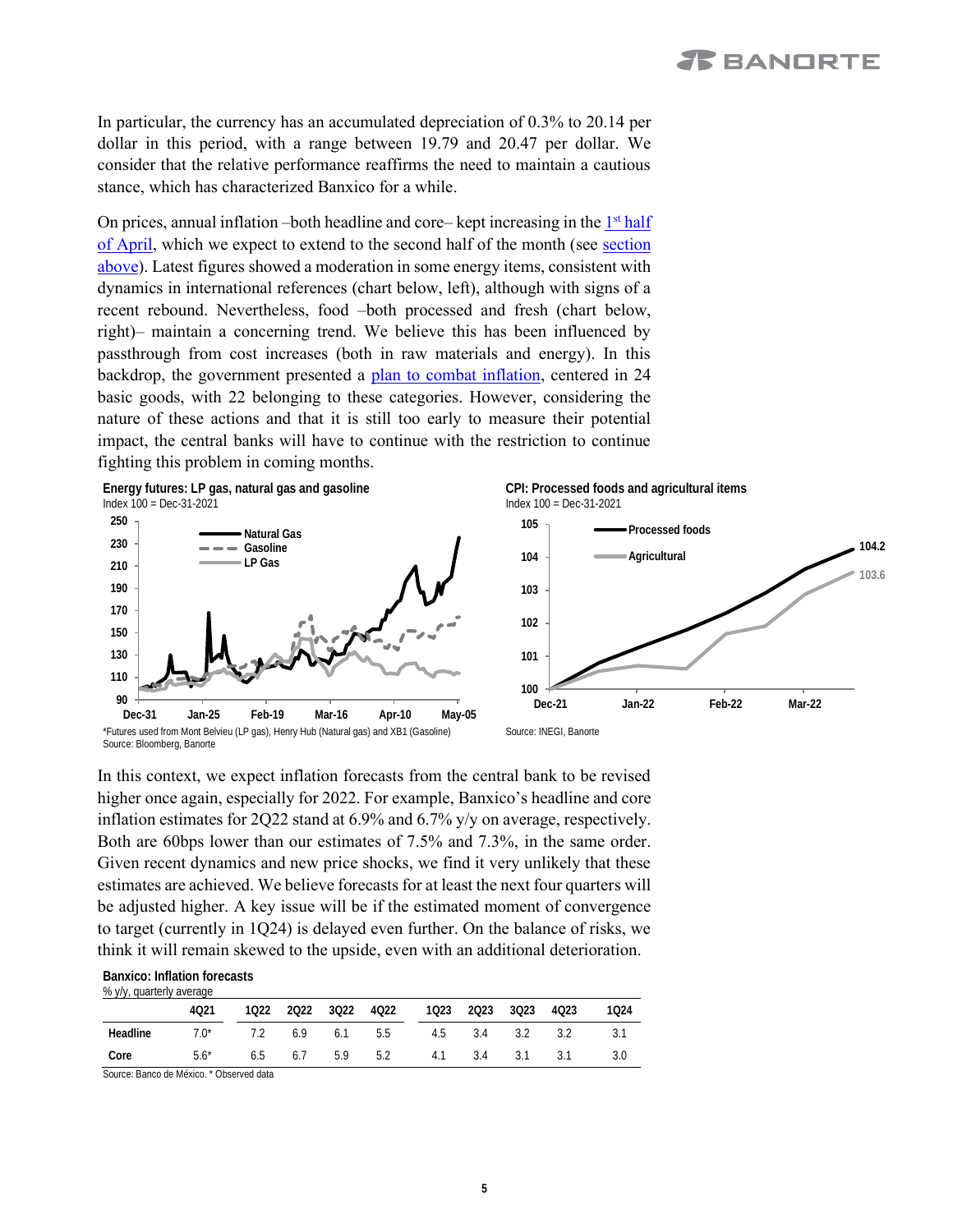# **X** BANORTE

Regarding economic activity, they will highlight the 0.9% q/q expansion in [1Q22](https://www.banorte.com/cms/casadebolsabanorteixe/analisisyestrategia/analisiseconomico/mexico/20220429_Preliminary_GDP_1Q22.pdf)  [GDP.](https://www.banorte.com/cms/casadebolsabanorteixe/analisisyestrategia/analisiseconomico/mexico/20220429_Preliminary_GDP_1Q22.pdf) However, risks will remain skewed to the downside amid a more challenging backdrop, which will likely impact dynamism in the second quarter. They will reaffirm that slack conditions will remain for a prolonged period.

Lastly, among members' comments, we highlight the appearance of Governor Victoria Rodríguez in the Senate, as well as opinions from Deputy Governor Jonathan Heath on *Twitter* this week. The Governor's message was very much aligned with the Board's consensus, as we have perceived in latest publications. We highlight her comments son the importance of the relative monetary stance with the US, mentioning that they expect that "*…interest rates will have consecutive increases in the remainder of the year, and in addition, said increases will likely be higher and faster that what had been anticipated, which implies an additional challenge for the conduction of monetary policy in our country…*". This is consistent with reasons to maintain prudence, which favors an orderly behavior of financial variables –such as the exchange rate– and capital flows. Regarding prices, she affirmed that "*…we consider as a priority that there is a general consensus in society regarding the importance of the convergence of inflation to our goal of 3% and that the vision of high costs of inflation on incomes and total wealth of the population is shared…*". We think this reinforces the clear commitment with the central bank's mandate. Deputy Governor Heath spoke about the federal program to fight inflation that we have already mentioned, stating that "*…I don't have issues thinking 'outside of the box' in terms of looking for policies that help us counteract inflation…*", although he also added that "*…price controls only work in the short-term, so we have to be very careful in terms of their instrumentation…*". It is important to note that these comments were made before the announcement. Especially, given that it is our take that the measures do not aim for price controls, which will probably be positive for Heath –and other members–. Therefore, although the central bank could take this as a positive sign, it will keep acting to fight this problem.

We believe all these factors will support a more hawkish tone and actions from the central bank, supporting our call that the restrictive cycle will continue for the remainder of the year and into 2023.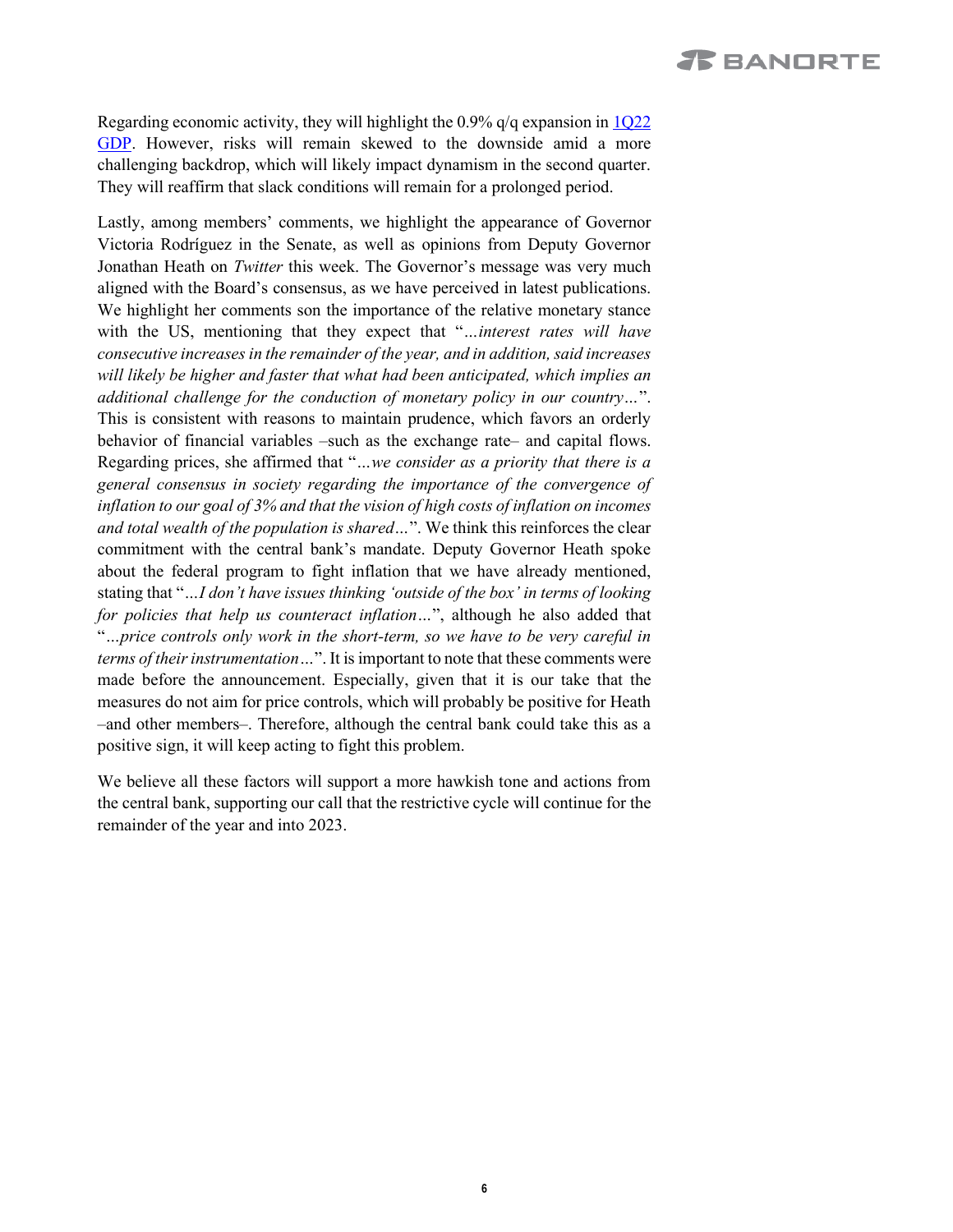## **Analyst Certification**

**We, Alejandro Padilla Santana, Juan Carlos Alderete Macal, Alejandro Cervantes Llamas, Manuel Jiménez Zaldívar, Marissa Garza Ostos, Katia Celina Goya Ostos, Francisco José Flores Serrano, José Luis García Casales, Víctor Hugo Cortes Castro, José Itzamna Espitia Hernández, Carlos Hernández García, David Alejandro Arenas Sánchez, Leslie Thalía Orozco Vélez, Hugo Armando Gómez Solís, Yazmín Selene Pérez Enríquez, Miguel Alejandro Calvo Domínguez, Daniela Olea Suárez, José De Jesús Ramírez Martínez, Gerardo Daniel Valle Trujillo, Luis Leopoldo López Salinas, Isaías Rodríguez Sobrino, Paola Soto Leal, Oscar Rodolfo Olivos Ortiz, Daniel Sebastián Sosa Aguilar and Salvador Austria Valencia certify that the points of view expressed in this document are a faithful reflection of our personal opinion on the company (s) or firm (s) within this report, along with its affiliates and/or securities issued. Moreover, we also state that we have not received, nor receive, or will receive compensation other than that of Grupo Financiero Banorte S.A.B. of C.V for the provision of our services.**

#### **Relevant statements.**

**In accordance with current laws and internal procedures manuals, analysts are allowed to hold long or short positions in shares or securities issued by companies that are listed on the Mexican Stock Exchange and may be the subject of this report; nonetheless, equity analysts have to adhere to certain rules that regulate their participation in the market in order to prevent, among other things, the use of private information for their benefit and to avoid conflicts of interest. Analysts shall refrain from investing and holding transactions with securities or derivative instruments directly or through an intermediary person, with Securities subject to research reports, from 30 calendar days prior to the issuance date of the report in question, and up to 10 calendar days after its distribution date.**

#### **Compensation of Analysts.**

Analysts' compensation is based on activities and services that are aimed at benefiting the investment clients of Casa de Bolsa Banorte and its subsidiaries. Such compensation is determined based on the general profitability of the Brokerage House and the Financial Group and on the individual performance of each analyst. However, investors should note that analysts do not receive direct payment or compensation for any specific transaction in investment banking or in other business areas.

#### **Last-twelve-month activities of the business areas.**

*Grupo Financiero Banorte S.A.B. de C.V., through its business areas, provides services that include, among others, those corresponding to investment banking*  and corporate banking, to a large number of companies in Mexico and abroad. It may have provided, is providing or, in the future, will provide a service such as *those mentioned to the companies or firms that are the subject of this report. Casa de Bolsa Banorte or its affiliates receive compensation from such corporations in consideration of the aforementioned services.*

*Over the course of the last twelve months, Grupo Financiero Banorte S.A.B. C.V., has not obtained compensation for services rendered by the investment bank or by any of its other business areas of the following companies or their subsidiaries, some of which could be analyzed within this report.*

#### **Activities of the business areas during the next three months.**

Casa de Bolsa Banorte, Grupo Financiero Banorte or its subsidiaries expect to receive or intend to obtain revenue from the services provided by investment banking or any other of its business areas, by issuers or their subsidiaries, some of which could be analyzed in this report.

#### **Securities holdings and other disclosures**.

As of the end of last quarter, Grupo Financiero Banorte S.A.B. of C.V. has not held investments, directly or indirectly, in securities or derivative financial instruments, whose underlying securities are the subject of recommendations, representing 1% or more of its investment portfolio of outstanding securities or 1 % of the issuance or underlying of the securities issued.

None of the members of the Board of Grupo Financiero Banorte and Casa de Bolsa Banorte, along general managers and executives of an immediately below level, have any charges in the issuers that may be analyzed in this document.

The Analysts of Grupo Financiero Banorte S.A.B. of C.V. do not maintain direct investments or through an intermediary person, in the securities or derivative instruments object of this analysis report.

#### **Guide for investment recommendations.**



Even though this document offers a general criterion of investment, we urge readers to seek advice from their own Consultants or Financial Advisors, in order to consider whether any of the values mentioned in this report are in line with their investment goals, risk and financial position.

#### *Determination of Target Prices*

For the calculation of estimated target prices for securities, analysts use a combination of methodologies generally accepted among financial analysts, including, but not limited to, multiples analysis, discounted cash flows, sum-of-the-parts or any other method that could be applicable in each specific case according to the current regulation. No guarantee can be given that the target prices calculated for the securities will be achieved by the analysts of Grupo Financiero Banorte S.A.B. C.V, since this depends on a large number of various endogenous and exogenous factors that affect the performance of the issuing company, the environment in which it performs, along with the influence of trends of the stock market, in which it is listed. Moreover, the investor must consider that the price of the securities or instruments can fluctuate against their interest and cause the partial and even total loss of the invested capital.

The information contained hereby has been obtained from sources that we consider to be reliable, but we make no representation as to its accuracy or completeness. The information, estimations and recommendations included in this document are valid as of the issue date but are subject to modifications and changes without prior notice; Grupo Financiero Banorte S.A.B. of C.V. does not commit to communicate the changes and also to keep the content of this document updated. Grupo Financiero Banorte S.A.B. of C.V. takes no responsibility for any loss arising from the use of this report or its content. This document may not be photocopied, quoted, disclosed, used, or reproduced in whole or in part without prior written authorization from Grupo Financiero Banorte S.A.B. of C.V.